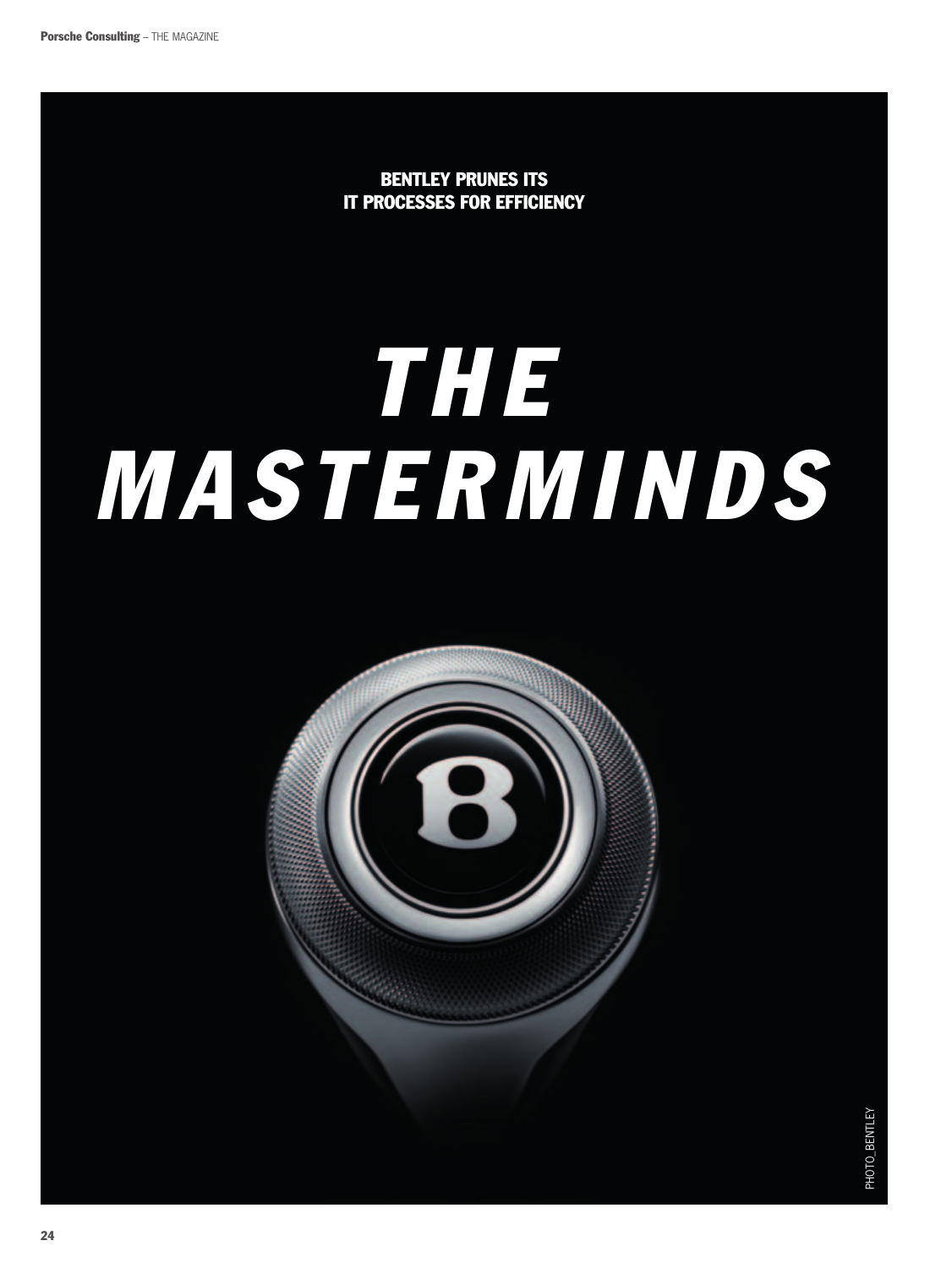A quickly expanding company often requires considerable IT support. As a result,

information scientists may have to contend with a project bottleneck. But Bentley

has solved the problem: departments now work together with IT experts

in deciding what will be pushed through the eye of the needle—and when.

**BULF J. FROITZHEIM** 

entley Motors is on a successful course. In 2012 the British luxury brand sold 22 percent more sedans, coupes, and convertibles than in 2011—a total of 8,510 vehicles. The convertible version of the Continental GT has prov entley Motors is on a successful course. In 2012 the British luxury brand sold 22 percent more sedans, coupes, and convertibles than in 2011—a total of 8,510 vehicles. The convertible version of the Continental GT has proven to be a true favorite among customers in the buyers in 2012 selected this new convertible, whose most powerful "Speed" version featuring a 12-cylinder twin-turbo engine brings 625 horsepower to the road. Because of the success of its top models in particular, the company increased its revenues by nearly 30 percent.

Reports from Crewe, a town situated within the triangle formed by Manchester, Liverpool, and Birmingham—which has also been the production site for the Windsor family's vehicles of state since 1946—also envision a strong rate of growth for the years to come. The management of Bentley, a subsidiary of VW, is not interested in compromises. It regularly assesses not only the satisfaction of its customers but also of its employees. Bentley was recently honored as one of Britain's Top Employers on account of its good working atmosphere.

#### The sensitive nervous system

In order for its business strategy to work, however, Bentley not only has to make luxury sedans, sports coupes, convertibles, and perhaps soon also SUVs that meet the taste of target groups in markets as diverse as China, Russia, the USA, and the oil-producing nations of the Middle East. To do so, it also needs all manner of software. "IT is in effect the company's nervous system," says Dr. Roy Sauer, Chief Information Officer (CIO) at headquarters. "It lays the technical foundations for the business processes that add value." Contrary to the promises made by some providers, the required applications are rarely ready for use right off the shelf. This means that these applications have to be adapted in the business processes for most tasks.

The more dynamic a company's development the greater its requirements for customized solutions. IT experts can find themselves inundated with requests from various departments, because viewed subjectively, each request is very important and of course extremely urgent

as well. Such requests frequently include large-scale projects that, for reasons of capacity, have had to be postponed more than once. They also include small projects with large-scale effects—projects that would have been completed if the developer in charge weren't actively involved in a larger project. There are "must-do" projects, such as those required for implementing legal changes, and "can-do" projects that help smooth out some of the bumps in a business process. However, what is often missing in practice is an authoritative, clearly regulated decision-making process that ensures that departmental objectives do not inadvertently take precedence over the good of the company.

Bentley, too, was confronted with this challenge—and sought out Porsche Consulting for guidance. How should a process be designed so that the IT systems can be further developed as optimally as possible? And what does this mean for the employees and how they work? "Neither departments nor IT experts were particularly happy before we started the project," recalls Dr. Roy Sauer—who has a Ph.D. in mechanical engineering and is a quality control expert—as he thinks back to when he began working in Crewe. This became crystal clear when IT experts and their important in-house "customers" were surveyed regarding their thoughts on the role of the IT department: "When it came to defining business processes, some primarily expected technical specifications, while others had anticipatory support in mind." The IT experts, on the other hand, asked themselves where they were supposed to fit in on the scale between order programming and business administration. Moreover, priorities frequently changed. "Projects were often brought to a sudden halt," Sauer notes, "because it turned out that they were not in fact that important or urgent. And it's always annoying when something like that happens to your project."

### Focusing on the business process

 $\rightarrow$ The conclusion of this baseline study indicated considerable potential for the 4,000-employee company: the IT organization worked pragmatically, but overall it was too technology-oriented and insufficiently systematic and proactive. Its overall focus was on ensuring day-to-day IT operations. Staff members shied away from saying no to departmental requests that—upon closer examination of the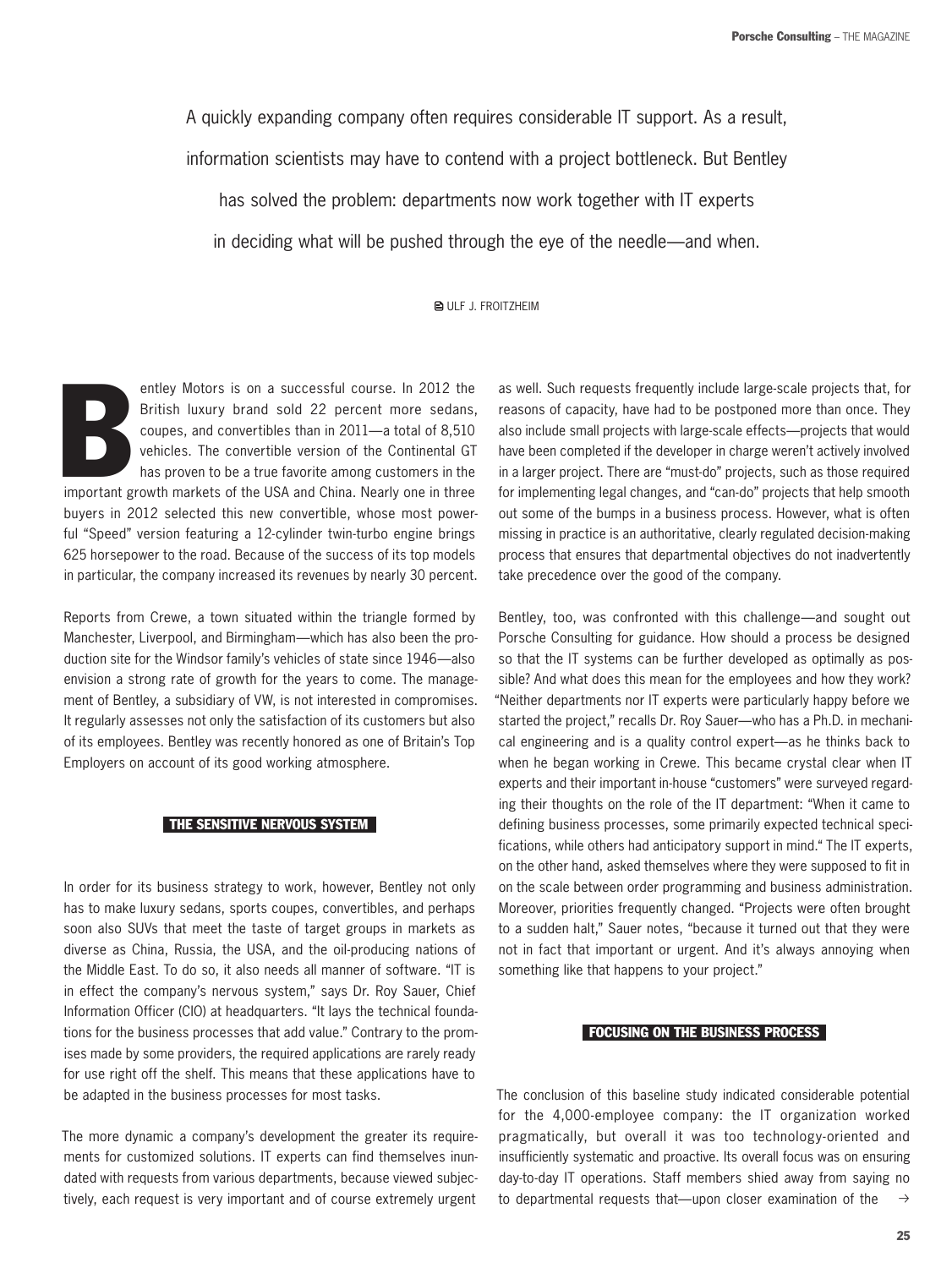



Dr. Roy Sauer Chief Information Officer (CIO) at Bentley headquarters in Crewe

development outlay—were not worth pursuing. Principal Kashif Ansari, project manager Dr. Stephen Hellhammer, and their team of Porsche consultants therefore collaborated with Sauer's team and his in-house Bentley customers to develop an IT governance process: a structured, systematic, and above all long-term course of action for apportioning the limited staff capacities among large and smaller IT projects. "The goal was explicit: to enhance the effectiveness of the existing IT team, while always keeping firmly in mind that employee satisfaction is one of the company's strategic goals," says Ansari. To achieve this, the first step was to define guidelines for the new IT organization. The proven process model was adapted to the IT landscape at Bentley, and then tasks were reassigned. The new organizational structure is flatter; only two of the previous three hierarchical levels remain. Teams now have up to twelve members, with team managers reporting directly to CIO Sauer.

Only one-fourth of Bentley IT employees have not been affected by this reorganization: they still work on the same team for the same supervisor and on the same topics. Everyone else either has a new supervisor, has joined a new team—or both. 15 percent of employees also have different tasks than previously. The restructuring process has already resulted in tangible improvements for employees: "Cooperation between the IT department and specialist divisions has unquestionably improved," says Sauer.

## **CUTTING IN LINE? NOT ANY MORE**

The other major change is the introduction of an "IT Board." Managers representing the IT department and "customers" periodically hold a round-table discussion to set priorities for processing upcoming or requested projects. To make sure that no one is omitted, every department is included in the decision process. To ensure that the procedure is as objective as possible, each manager uses a specified list of criteria to state in writing how his or her proposed project would benefit the company. The projects are then ranked according to a point system. Must-do projects, which implement new laws or strategic management resolutions, are given the most weight. Can-do projects are primarily ranked according to business case, in other words, according to the expected contribution to the strategic company goals. All of this ensures that in the battle over division of IT resources, the biggest piece of the pie no longer goes to the loudest department. And the traditional FIFO (first in first out) model, in which everything proceeds according to who is first in line, has now been consigned to the past as well.

The system adopted by the IT Board, known as rolling portfolio planning, is flexible enough to open up spontaneous opportunities for smaller projects: point values are not for perpetuity; if conditions change, the board can respond at any time to accommodate them. At the time that project priorities are established, an estimate is also made regarding the number of person days and the particular skills that will be needed; this minimizes the risk that a project will be cancelled.

Dr. Roy Sauer is satisfied with the results of a trial run with the sales and marketing department as a pilot customer. And more than that: cooperation amongst colleagues sitting together in a round-table discussion encourages greater comprehension on the part of division managers as to how IT experts work, what they can do, and what they cannot do: "People now understand more clearly that we have only so many resources," says the Bentley IT boss. In an era where there seems to be a cheap app on the Internet for just about anything imaginable, it's all too easy to forget this basic fact.  $\leftarrow$